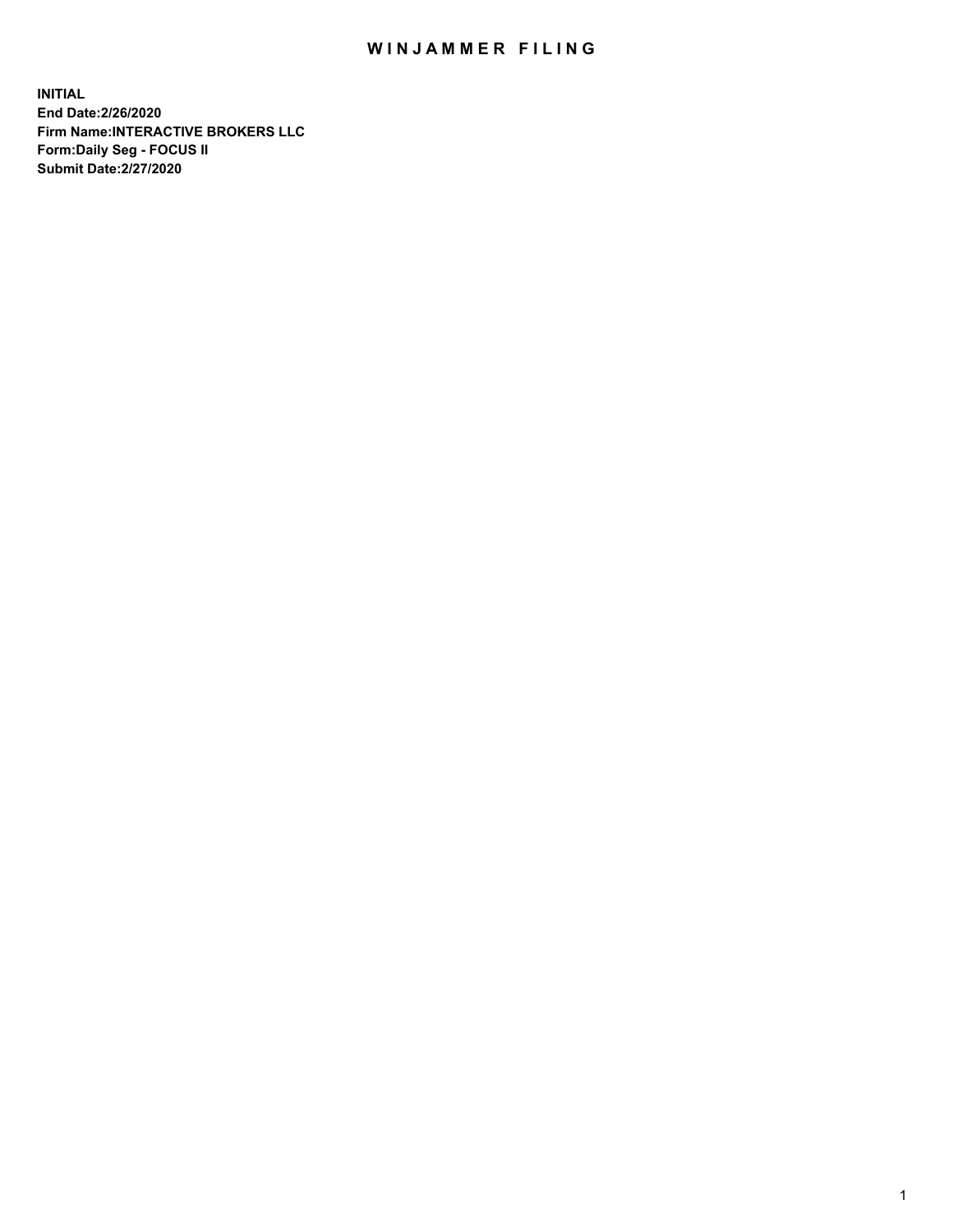**INITIAL End Date:2/26/2020 Firm Name:INTERACTIVE BROKERS LLC Form:Daily Seg - FOCUS II Submit Date:2/27/2020 Daily Segregation - Cover Page**

| Name of Company                                                                                                                                                                                                                                                                                                               | <b>INTERACTIVE BROKERS LLC</b>                                                                  |
|-------------------------------------------------------------------------------------------------------------------------------------------------------------------------------------------------------------------------------------------------------------------------------------------------------------------------------|-------------------------------------------------------------------------------------------------|
| <b>Contact Name</b>                                                                                                                                                                                                                                                                                                           | James Menicucci                                                                                 |
| <b>Contact Phone Number</b>                                                                                                                                                                                                                                                                                                   | 203-618-8085                                                                                    |
| <b>Contact Email Address</b>                                                                                                                                                                                                                                                                                                  | jmenicucci@interactivebrokers.c<br><u>om</u>                                                    |
| FCM's Customer Segregated Funds Residual Interest Target (choose one):<br>a. Minimum dollar amount: ; or<br>b. Minimum percentage of customer segregated funds required:% ; or<br>c. Dollar amount range between: and; or<br>d. Percentage range of customer segregated funds required between:% and%.                        | $\overline{\mathbf{0}}$<br>$\overline{\mathbf{0}}$<br>155,000,000 245,000,000<br>0 <sub>0</sub> |
| FCM's Customer Secured Amount Funds Residual Interest Target (choose one):<br>a. Minimum dollar amount: ; or<br>b. Minimum percentage of customer secured funds required:%; or<br>c. Dollar amount range between: and; or<br>d. Percentage range of customer secured funds required between:% and%.                           | $\overline{\mathbf{0}}$<br>$\overline{\mathbf{0}}$<br>80,000,000 120,000,000<br>0 <sub>0</sub>  |
| FCM's Cleared Swaps Customer Collateral Residual Interest Target (choose one):<br>a. Minimum dollar amount: ; or<br>b. Minimum percentage of cleared swaps customer collateral required:%; or<br>c. Dollar amount range between: and; or<br>d. Percentage range of cleared swaps customer collateral required between:% and%. | $\overline{\mathbf{0}}$<br>$\overline{\mathbf{0}}$<br>0 <sub>0</sub><br>0 <sub>0</sub>          |

Attach supporting documents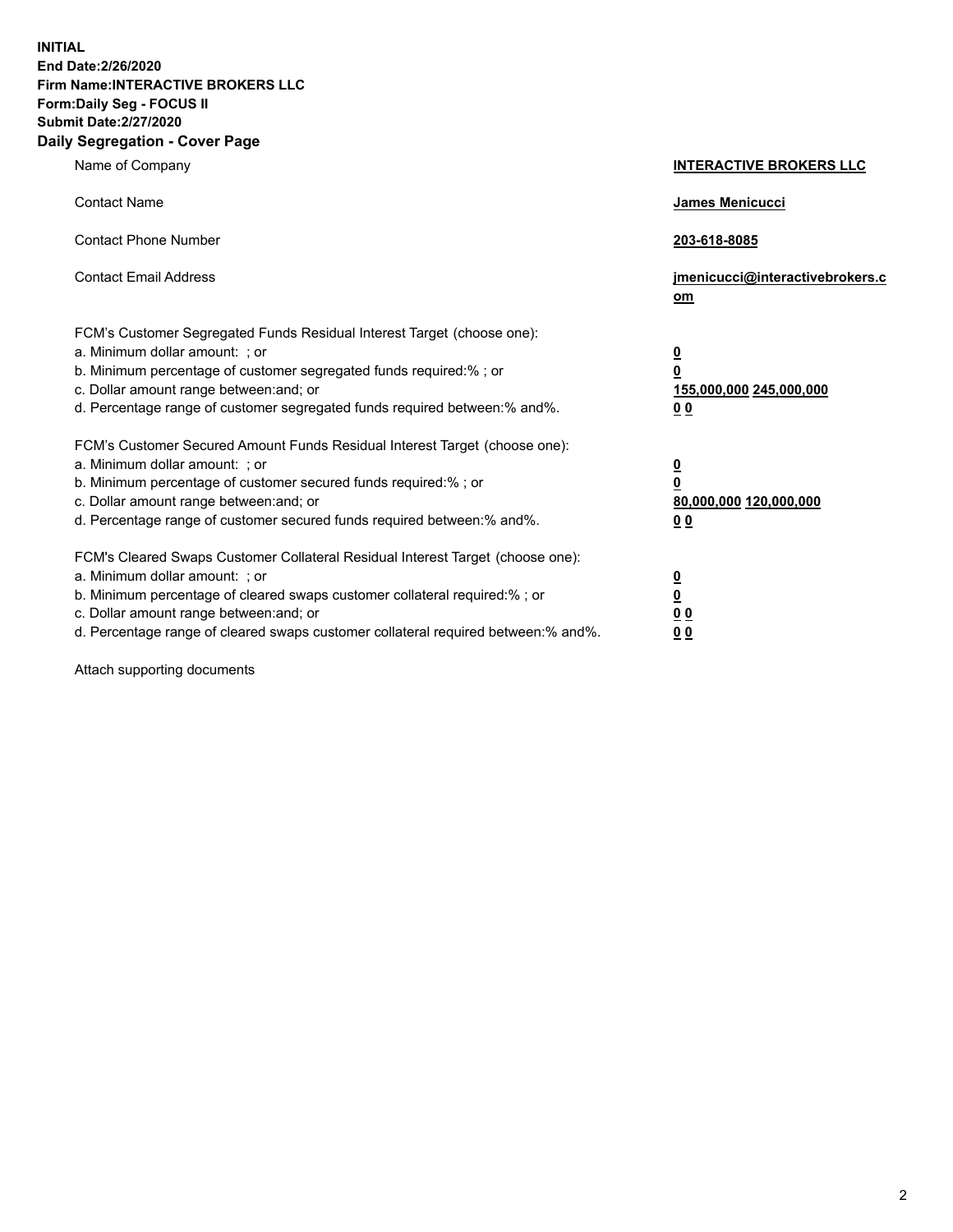**INITIAL End Date:2/26/2020 Firm Name:INTERACTIVE BROKERS LLC Form:Daily Seg - FOCUS II Submit Date:2/27/2020 Daily Segregation - Secured Amounts**

|                | 009.098.00. 0008.007.0008.00                                                                |                                             |
|----------------|---------------------------------------------------------------------------------------------|---------------------------------------------|
|                | Foreign Futures and Foreign Options Secured Amounts                                         |                                             |
|                | Amount required to be set aside pursuant to law, rule or regulation of a foreign            | $0$ [7305]                                  |
|                | government or a rule of a self-regulatory organization authorized thereunder                |                                             |
| 1.             | Net ledger balance - Foreign Futures and Foreign Option Trading - All Customers             |                                             |
|                | A. Cash                                                                                     | 496,176,928 [7315]                          |
|                | B. Securities (at market)                                                                   | $0$ [7317]                                  |
| 2.             | Net unrealized profit (loss) in open futures contracts traded on a foreign board of trade   | 8,260,572 [7325]                            |
| 3.             | Exchange traded options                                                                     |                                             |
|                | a. Market value of open option contracts purchased on a foreign board of trade              | 166,397 [7335]                              |
|                | b. Market value of open contracts granted (sold) on a foreign board of trade                | -240,854 [7337]                             |
| 4.             | Net equity (deficit) (add lines 1. 2. and 3.)                                               | 504,363,043 [7345]                          |
| 5.             | Account liquidating to a deficit and account with a debit balances - gross amount           | <b>5,762</b> [7351]                         |
|                | Less: amount offset by customer owned securities                                            | 0 <sup>[7352]</sup> 5,762 <sup>[7354]</sup> |
| 6.             | Amount required to be set aside as the secured amount - Net Liquidating Equity              | 504,368,805 [7355]                          |
|                | Method (add lines 4 and 5)                                                                  |                                             |
| 7.             | Greater of amount required to be set aside pursuant to foreign jurisdiction (above) or line | 504,368,805 [7360]                          |
|                | 6.                                                                                          |                                             |
|                | FUNDS DEPOSITED IN SEPARATE REGULATION 30.7 ACCOUNTS                                        |                                             |
| $\mathbf{1}$ . | Cash in banks                                                                               |                                             |
|                | A. Banks located in the United States                                                       | 69,726,592 [7500]                           |
| 2.             | B. Other banks qualified under Regulation 30.7<br>Securities                                | 0 [7520] 69,726,592 [7530]                  |
|                | A. In safekeeping with banks located in the United States                                   | 446,596,250 [7540]                          |
|                | B. In safekeeping with other banks qualified under Regulation 30.7                          | 0 [7560] 446,596,250 [7570]                 |
| 3.             | Equities with registered futures commission merchants                                       |                                             |
|                | A. Cash                                                                                     | $0$ [7580]                                  |
|                | <b>B.</b> Securities                                                                        | $0$ [7590]                                  |
|                | C. Unrealized gain (loss) on open futures contracts                                         | $0$ [7600]                                  |
|                | D. Value of long option contracts                                                           | $0$ [7610]                                  |
|                | E. Value of short option contracts                                                          | 0 [7615] 0 [7620]                           |
| 4.             | Amounts held by clearing organizations of foreign boards of trade                           |                                             |
|                | A. Cash                                                                                     | $0$ [7640]                                  |
|                | <b>B.</b> Securities                                                                        | $0$ [7650]                                  |
|                | C. Amount due to (from) clearing organization - daily variation                             | $0$ [7660]                                  |
|                | D. Value of long option contracts                                                           | $0$ [7670]                                  |
|                | E. Value of short option contracts                                                          | 0 [7675] 0 [7680]                           |
| 5.             | Amounts held by members of foreign boards of trade                                          |                                             |
|                | A. Cash                                                                                     | 96,218,198 [7700]                           |
|                | <b>B.</b> Securities                                                                        | $0$ [7710]                                  |
|                | C. Unrealized gain (loss) on open futures contracts                                         | 15,408,930 [7720]                           |
|                | D. Value of long option contracts                                                           | 166,397 [7730]                              |
|                | E. Value of short option contracts                                                          | -240,854 [7735] 111,552,671 [7740]          |
| 6.             | Amounts with other depositories designated by a foreign board of trade                      | 0 [7760]                                    |
| 7.             | Segregated funds on hand                                                                    | $0$ [7765]                                  |
| 8.             | Total funds in separate section 30.7 accounts                                               | 627,875,513 [7770]                          |
| 9.             | Excess (deficiency) Set Aside for Secured Amount (subtract line 7 Secured Statement         | 123,506,708 [7380]                          |
|                | Page 1 from Line 8)                                                                         |                                             |
| 10.            | Management Target Amount for Excess funds in separate section 30.7 accounts                 | 80,000,000 [7780]                           |
|                |                                                                                             | 43,506,708 [7785]                           |
| 11.            | Excess (deficiency) funds in separate 30.7 accounts over (under) Management Target          |                                             |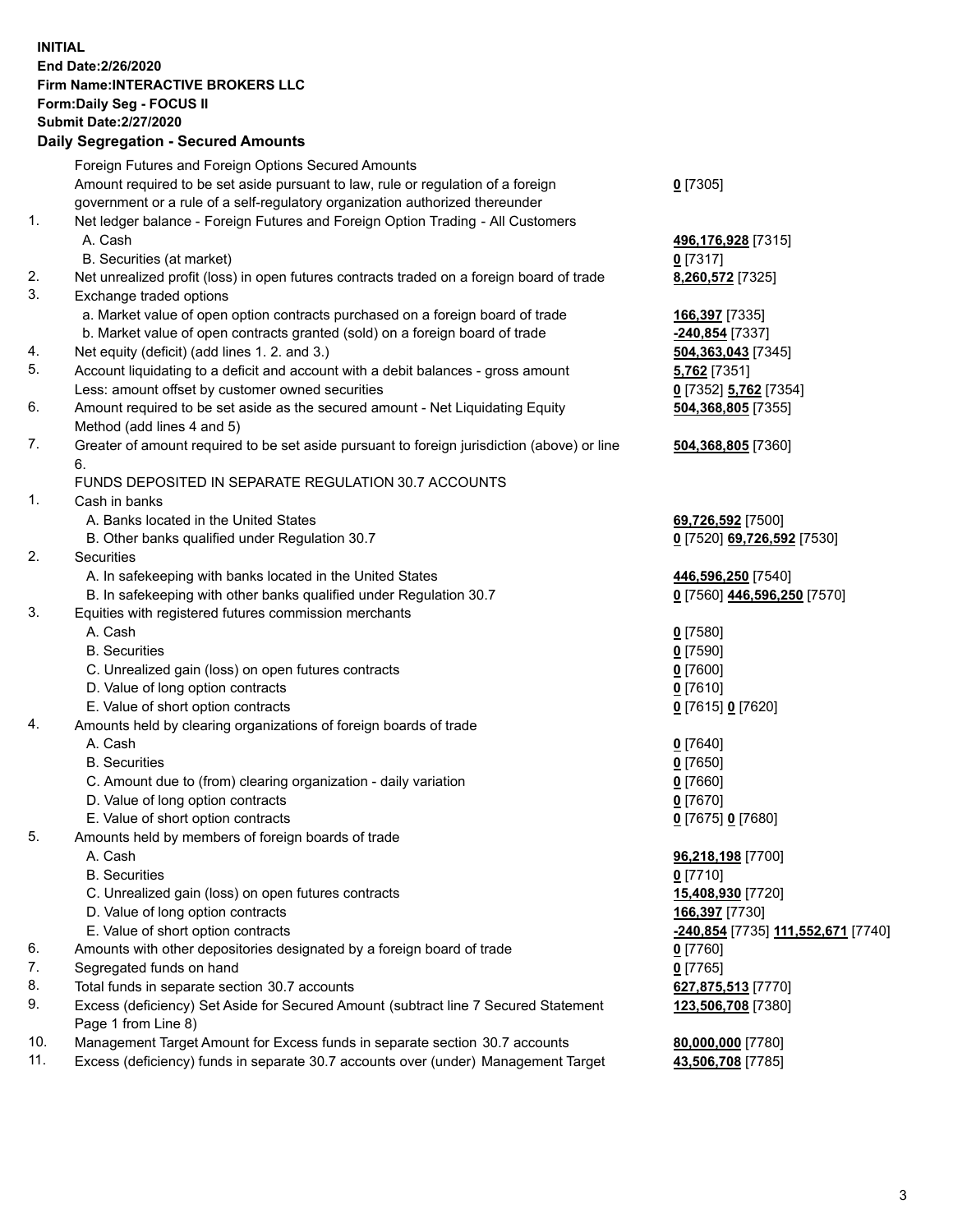**INITIAL End Date:2/26/2020 Firm Name:INTERACTIVE BROKERS LLC Form:Daily Seg - FOCUS II Submit Date:2/27/2020 Daily Segregation - Segregation Statement** SEGREGATION REQUIREMENTS(Section 4d(2) of the CEAct) 1. Net ledger balance A. Cash **4,354,208,102** [7010] B. Securities (at market) **0** [7020] 2. Net unrealized profit (loss) in open futures contracts traded on a contract market **-115,815,583** [7030] 3. Exchange traded options A. Add market value of open option contracts purchased on a contract market **406,371,420** [7032] B. Deduct market value of open option contracts granted (sold) on a contract market **-433,855,457** [7033] 4. Net equity (deficit) (add lines 1, 2 and 3) **4,210,908,482** [7040] 5. Accounts liquidating to a deficit and accounts with debit balances - gross amount **923,853** [7045] Less: amount offset by customer securities **0** [7047] **923,853** [7050] 6. Amount required to be segregated (add lines 4 and 5) **4,211,832,335** [7060] FUNDS IN SEGREGATED ACCOUNTS 7. Deposited in segregated funds bank accounts A. Cash **1,193,935,007** [7070] B. Securities representing investments of customers' funds (at market) **1,852,031,140** [7080] C. Securities held for particular customers or option customers in lieu of cash (at market) **0** [7090] 8. Margins on deposit with derivatives clearing organizations of contract markets A. Cash **18,461,000** [7100] B. Securities representing investments of customers' funds (at market) **1,412,536,405** [7110] C. Securities held for particular customers or option customers in lieu of cash (at market) **0** [7120] 9. Net settlement from (to) derivatives clearing organizations of contract markets **-22,894,218** [7130] 10. Exchange traded options A. Value of open long option contracts **409,567,257** [7132] B. Value of open short option contracts **-437,100,387** [7133] 11. Net equities with other FCMs A. Net liquidating equity **0** [7140] B. Securities representing investments of customers' funds (at market) **0** [7160] C. Securities held for particular customers or option customers in lieu of cash (at market) **0** [7170] 12. Segregated funds on hand **0** [7150] 13. Total amount in segregation (add lines 7 through 12) **4,426,536,204** [7180] 14. Excess (deficiency) funds in segregation (subtract line 6 from line 13) **214,703,869** [7190] 15. Management Target Amount for Excess funds in segregation **155,000,000** [7194] 16. Excess (deficiency) funds in segregation over (under) Management Target Amount **59,703,869** [7198]

Excess